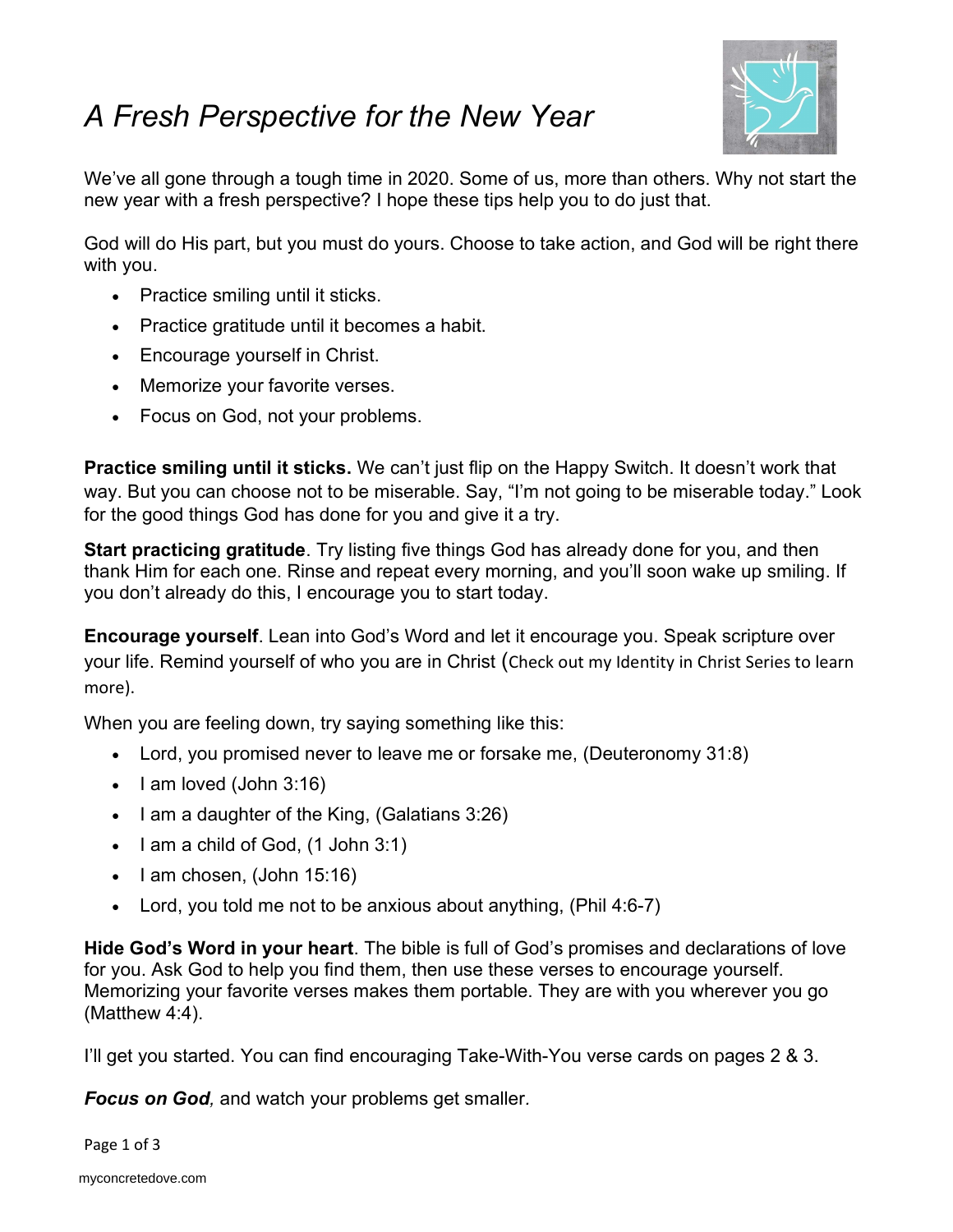## Clip these Take-With-You verse cards and take your encouragement with you.

| "For God so loved the world,<br>that He gave His only begotten<br>Son, that whoever believes in<br>Hím shall not þerísh, but have<br>eternal lífe.<br>John 3:16 | The Lord is the one who goes<br>ahead of you; He will be with<br>you. He will not fail you or<br>forsake you. Do not fear or be<br>dísmayed."<br>Deuteronomy 31:8                                                                                                                               |
|-----------------------------------------------------------------------------------------------------------------------------------------------------------------|-------------------------------------------------------------------------------------------------------------------------------------------------------------------------------------------------------------------------------------------------------------------------------------------------|
| For you are all sons [and<br>daughters] of God through<br>faíth ín Chríst Jesus.<br>Galatians 3:26                                                              | You díd not choose Me but I<br>chose you, and appointed you<br>that you would go and bear<br>fruít, and that your fruít would<br>remain, so that whatever you<br>ask of the Father in My name He<br>may give to you.<br>John 15:16                                                              |
| See how great a love the Father<br>has bestowed on us, that we'<br>would be called children of God;<br>and such we are.<br>1 John 3:1a                          | 6 Be anxíous for nothing, but<br>in everything by prayer and<br>supplication with thanksgiving<br>let your requests be made<br>known to God. 7 And the peace<br>of God, which surpasses<br>all comprehension, will guard<br>your hearts and your minds<br>in Christ Jesus.<br>Philippians 4:6-7 |

The New American Standard Bible by the Lockman Foundation (1995).